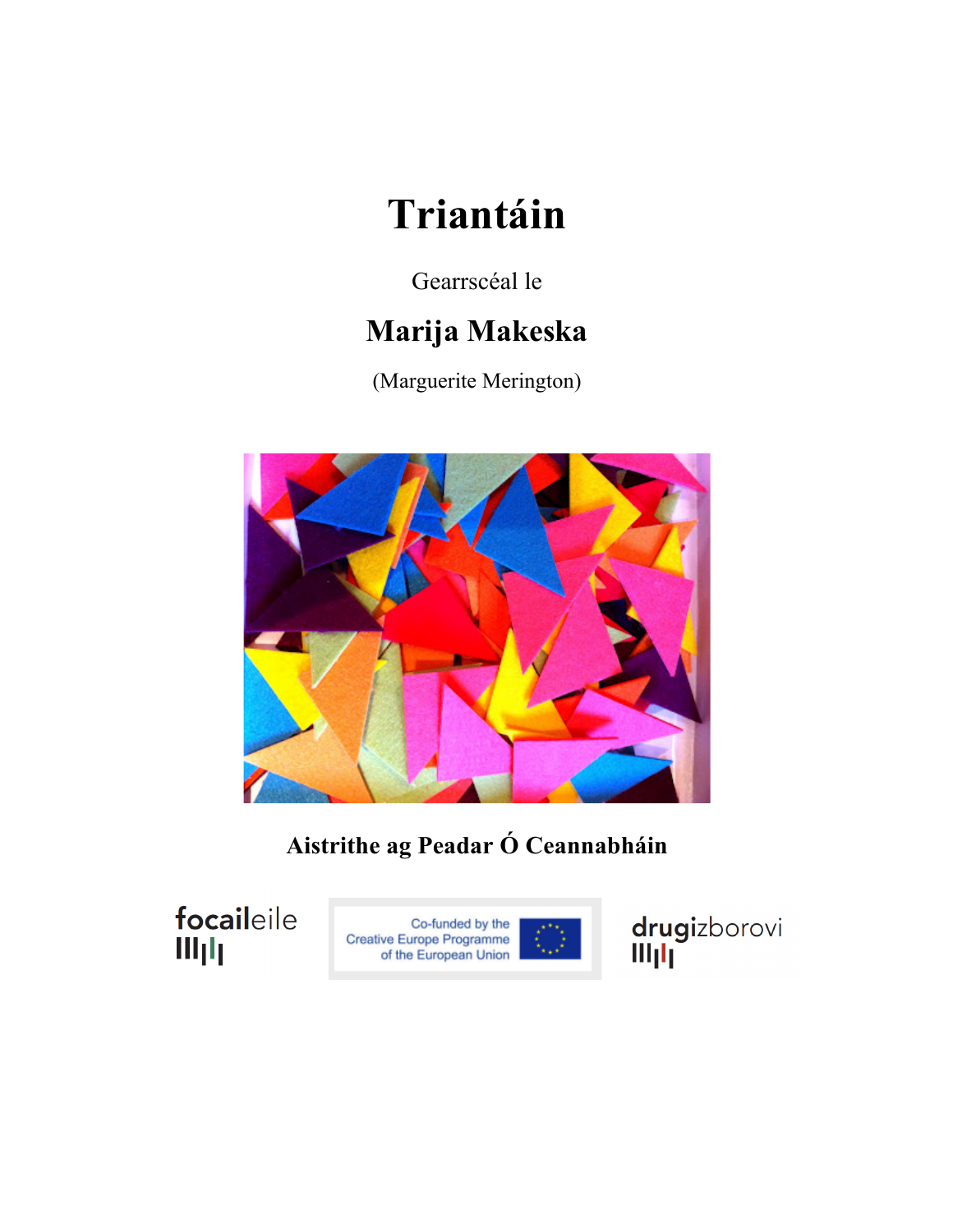## **Triantáin**

#### Gearrscéal le

# **Marija Makeska**

# (Marguerite Merington)

Bhí dúil chéadach ag Liúc, buachaill nach raibh ach dhá bhliain déag d'aois, sa matamaitic. Bhí a sheomra lomlán de chruthanna matamaitice, d'fhoirmlí céimseatan agus triantánachta mar aon le heitleáin, agus bhí péint na mballaí, a bhí gorm, leathstiallta ag síorathrú na bpóstaer. Níor ghasúr dúnárasach é nach n-imreodh riamh lena chairde – go deimhin bhí neart cairde aige ach ba í Emma a dhlúthchara. Sheas a gceangal cairdis ón naíscoil i leith. Bhí an ceangal chomh dlúth amanta gur gheall le cúpla iad nárbh fhéidir a scaradh ó chéile. Ó tharla nach raibh deartháir ná deirfiúr ag ceachtar acu, ba mhinic leo, 'a dheartháir' nó 'a dheirfiúr' a thabhairt ar a chéile. Cé nach raibh aon ghaol acu le chéile, mar sin féin thabharfá an leabhar go n-aithneofaí as a chéile iad.

Chónaigh Liúc agus Emma i Leeuwarden nó Ljouwert sa bhFreaslainnis, seanchathair aoibhinn, ársa ar leith gona canálacha áille. Thuig Liúc, an buachaill arbh aoibhinn leis breathnú ar chruthanna, gurbh áit speisialta é Leewarden ó tharla an cruth geoiméadrach is simplí ar domhan, an triantán, a bheith le sonrú ar gach foirgneamh – ar na droichid, ar na hárais, sa scoil ina raibh sé sa seachtú rang…

Sa Márta agus an t-earrach ar leic an dorais bhuail ráig den fliú an scoil agus tholg Liúc é. Bhí sé chomh dona agus nár fhéad sé éirí as a leaba go ceann roinnt laethanta. Bhí a mháthair ina tuismitheoir aonraic agus í ag iarraidh an dá thrá a fhreastal - obair agus tuismitheoireacht. Bhí sí traochta ag fliú Liúc agus sula ngabhfadh sé in olcas, agus ó tharla nach gcuimhníodh sé riamh ar a chógais leighis, shocraigh sí é a thabhairt chuig an dochtúir. In ainneoin an chógais ba dheacair an fliú a dhíbirt agus b'éigean do Liúc trí seachtaine a chaitheamh ar an leaba. Thagadh Emma ar cuairt chuige go minic agus an obair bhaile aici i gcónaí, cé nach bhfanadh sí i bhfad ar eagla go dtolgfadh sí féin an víreas. Nuair a bhí trí seachtaine caite ghlaoigh an múinteoir ón scoil agus í ag iarraidh ar Liúc a theacht go ndéanfadh sé an scrúdú mata.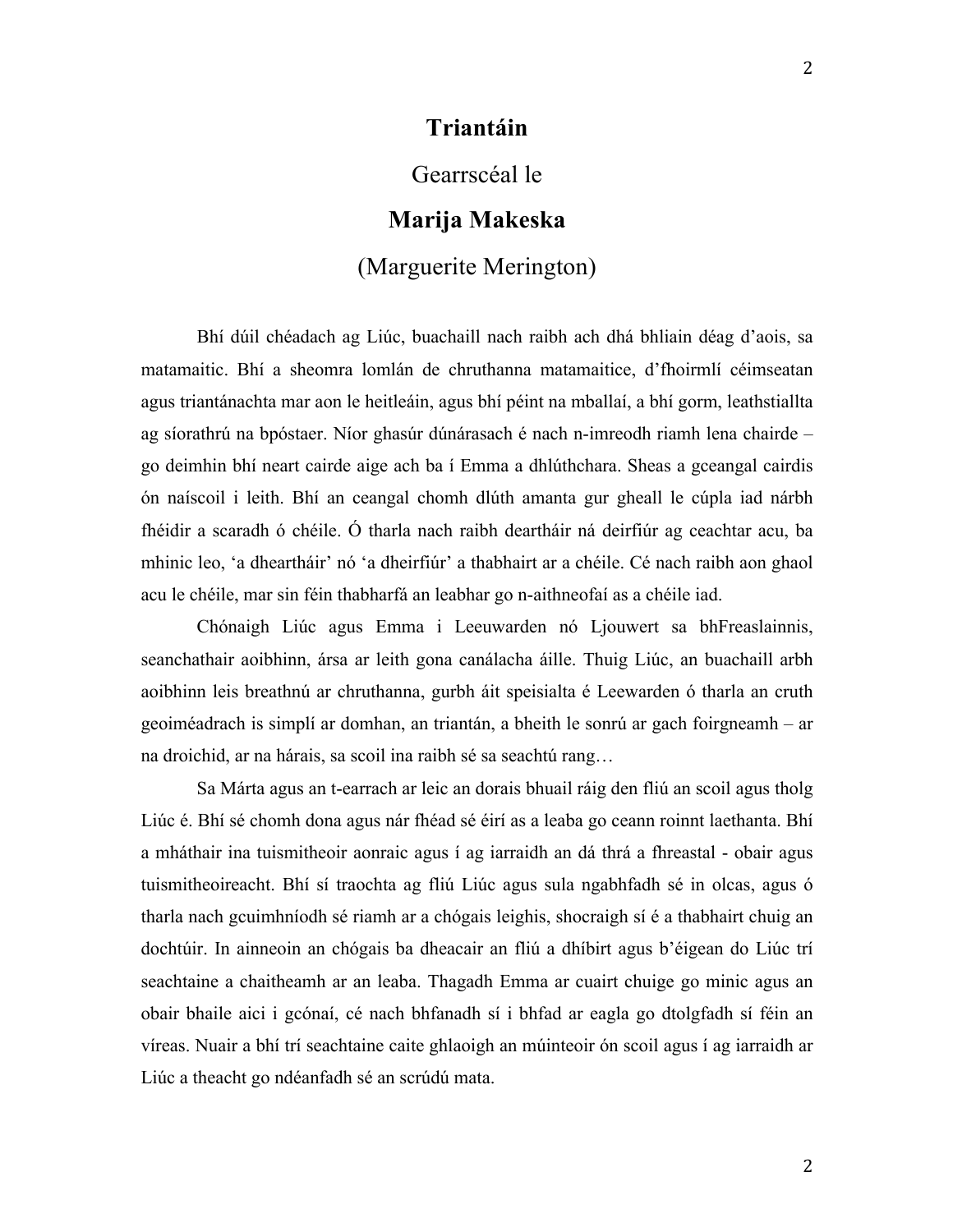Mhínigh an mháthair an scéal don scoil ach mar sin féin theastaigh uathu go dtiocfadh sé don scrúdú mata. Ní athróidís a n-intinn faoi.

Ó tharla an oiread sin laethanta a bheith caillte aige, bhraith Liúc nach raibh sé ceart ná cóir go n-iarrfaí air a bheith i láthair le go gclisfeadh air sa scrúdú. Chaith sé a lán ama ar an leaba, gan de chúram air ach teocht a cholainne a thógáil agus piollaí a ól. Tráthúil go leor nuair a bhí air imeacht lá arna mhárach bhí biseach air. Bhíodh an dochtúir, a bhí cairdiúil lena mháthair, go síoraí ag fiafraí faoina shláinte agus ag iarraidh a bheith ina eiseamláir mhaith aige. Ghlaoigh Liúc air chomh moch agus a d'fhéad sé. "Airím níos fearr inniu, a dhochtúir. Tá goile maith agam, chodail mé go sámh agus tá mo mhama do mo réiteach don scoil". Le linn dó a bheith ag caint tharraing sé líne fhada sreangach teileafóin ina dhiaidh, d'oscail an vardrús agus d'aimsigh brístí, cochall agus T-Léine.

D'oscail máthair Liúc doras an chuisneora go beo bíogúil agus rinne sí ceapaire go scafánta dó. Shuigh Liúc go sleamchúiseach ag an mbord, thosaigh sé ag ithe go scioptha agus ag caint lena bhéal lán:

"Táimse in ainm is scrúdú matamaitice a dhéanamh. Níor theastaigh ón múinteoir lá réitigh a thabhairt dom. Labhair mama leis an bpríomhoide ach mar sin féin ní ligfidh siad dom an scrúdú a dhéanamh arís…Cén fáth?...mar go mbead ag titim ar gcúl san obair scoile…Is mór an lear oibre í don té a bhí bunáite mí as láthair…Go raibh maith agat, a dhochtúir chóir. Bead féin agus mama chugat go cinnte don scrúdú sláinte an tseachtain seo chugainn. Slán leat anois".

Chuir sé an fón ar an mbord, d'ith greim maith, rug go sciobtha ar an mála droma agus léim sé i dtreo an dorais. "Feicfead ar ball thú, a mhama!"

"Do lón!" Rith sí chuig an doras go dtabharfadh sí an ceapaire dó. Sheas Liúc, tháinig sé ar ais agus chuir sé ina mhála droma é.

"Ná téir i ngar d'aon pháiste scoile inniu. An dtuigeann tú mé?

"Ní rachad, a mhama", a dúirt sé. Téadh nó ná téadh chaithfeadh sé Emma a fheiceáil ar aon chaoi.

An tráth ar bhuail an seanchlog scréachach i halla na scoile bhí na scrúduithe á dtabhairt amach ag an múinteoir. Nuair a bhí sí ag dul thar Liúc agus í ag iompú a droim leis, shac sé a theanga amach go mímhúinte le teann oilc as ucht a bheith i láthair.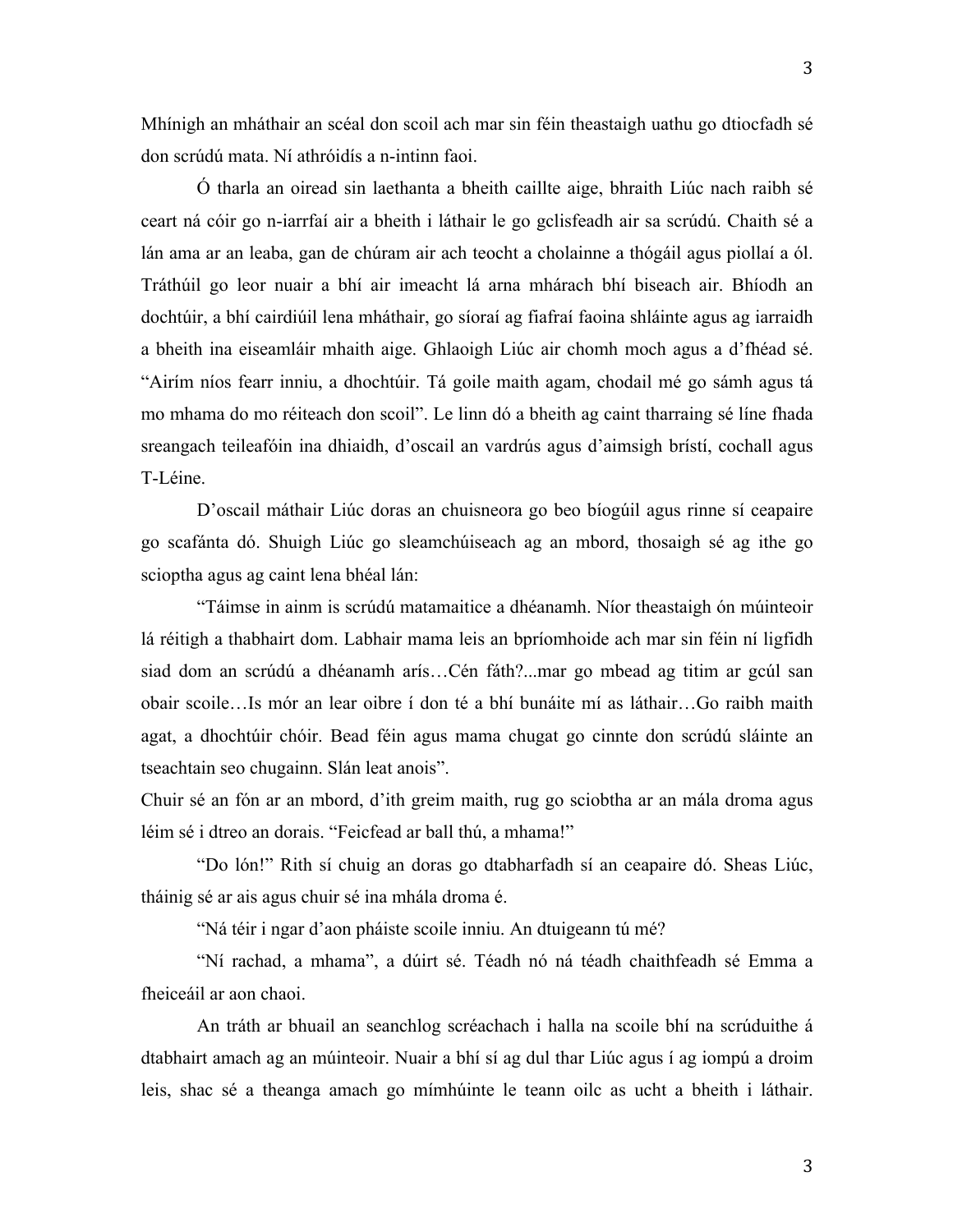Choinnigh na daltaí guaim ar a ngáire. D'fhéach sé ar an scrúdú ansin, bhain sé uilig le teoirim Phíotágaráis; toirt crutha a aimsiú, fad iomlán chaon slios a aimsiú agus slios crutha a aimsiú. Níorbh é sin a thug anseo é agus cé go raibh a chuid póstaer ar bhalla a sheomra níor múineadh úsáid na bhfoirmlí riamh dó. D'fhéach sé ar an gclog. Bhí sé 11.15 AM. Bhreathnaigh sé thart agus chonaic sé go raibh cloigeann an mhúinteora sáite ina leabhar nótaí agus í dírithe go hiomlán air. Thosaigh sé ag stánadh ar scrúdú Emma. Bhí sí suite lena thaobh cé go raibh a binse féin aici. Thug Emma faoi deara é agus d'iompaigh sí a scrúdú ina threo go bhfeicfeadh sé é. D'ardaigh Liúc a cheann ina treo agus thosaigh sé ag cóipeáil na bhfreagraí. Bhí sé 11.25 AM. D'ardaigh an múinteoir a ceann agus thug sí faoi deara go raibh Emma róghar do Liúc. "Ba cheart d'aird a bheith ar an scrúdú agat, a Emma".

Shuigh Emma mar a shuíodh sí go hiondúil, fios aici gur teip a thabharfadh an múinteoir sa scrúdú di dá ndéanadh sí arís é.

D'fhéach Liúc ar a scrúdú. Tharraing sé fear grinn ard, culaith i gcruth triantáin air, agus scríobh sé a ainm, Cleasaí. D'iompaigh cúpla gasúr a gcuid scrúduithe bun os cionn ag 11.40 AM. Lean Liúc air ag tarraingt. D'iompaigh tuilleadh daltaí a gcuid scrúduithe ag 11.48 AM. Bhí sé lánchinnte go dteipfeadh air sa scrúdú agus shocraigh sé é a thabhairt suas. D'fhág sé an seomra ranga go diomúch. Tháinig Emma amach ina dhiaidh. "Céard? Ní dhearna tú staidéar ar bith?"

"Ní raibh mé in ann. Bhí teocht ard orm". Bhí Liúc ag siúl go dtí príomh-dhoras na scoile.

"D'fhéadfainn cúnamh a thabhairt duit anois". Lean sí go cráite é.

"Táim buíoch díot ach tá sé rómhall anois".

Bhí díomá air agus é go domhain ina chuid smaointe. Theastaigh uaidh imeacht. Sheas Emma sa halla, ag faire. Bhuail an clog agus b'éigean di a dhul chuig rang.

Ach ní ar an mbaile a thug Liúc a aghaidh. Theastaigh siúlóid sa gcathair uaidhsean, siúlóid nach dtabharfadh in áit ar bith é.

Bhí an t-earrach ag cur macnais ar na healaíontóirí sráide i lár bhaile Leeuwarden, iad cheana féin amuigh ag díol a gcuid ar an tsráid; ceoltóirí ag seinm a gcuid uirlisí, daoine ag ithe greim bia sna bialanna agus sna caiféanna.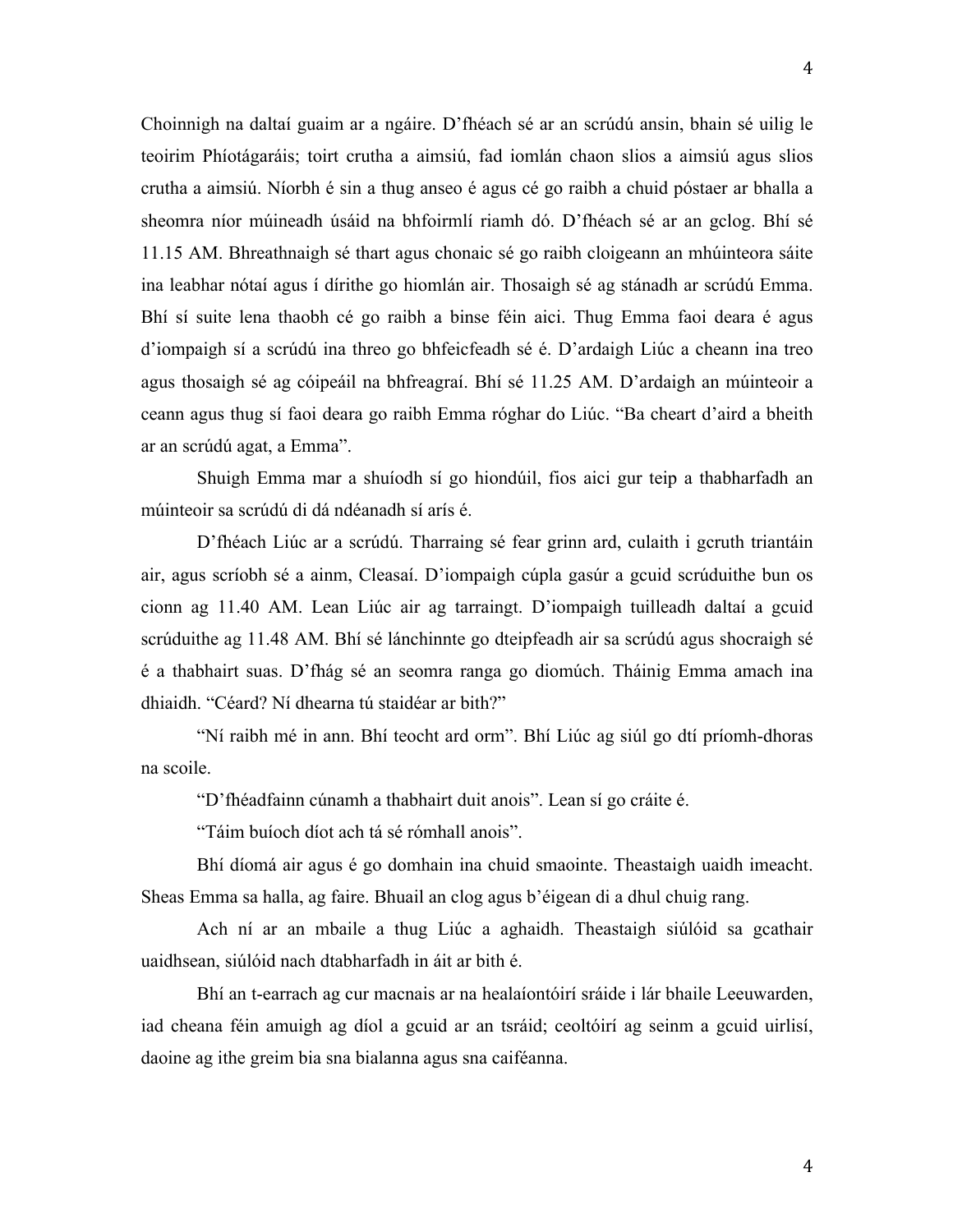Isteach i bPáirc an Phrionsa a thug a chosán Liúc, áit ar shuigh sé ina aonar, ag féachaint ar na héin ag preabadh agus ag ceol ar fud na háite, daoine ag dul thar bráid agus é ag éisteacht le fuaim na habhann. Go tobann chuala sé amhrán clasaiceach aithnidiúil, ceann rómánsúil corraitheach, *An Danóib Ghorm*. Bhí an ceoltóir, veidhleadóir aonraic, ar dhroichead agus thoiligh sé a dhul ina gaobhar. Thart ar ceithre bliana déag d'aois a bhí sí, boladh óna cuid éadaí, a haghaidh salach agus pluid thart uirthi. I muinín na déirce a bhí sí.

Sheas sé go mbainfeadh sé sásamh as an gceol álainn a bhí á sheinm aici. D'athraigh sí a port go tobann agus sheinn sí, *Grá na Danóibe* agus sméid sí ar Liúc airgead a chur sa mbosca. Ní raibh trua ná taise san fhéachaint dheoranta a thug Liúc uirthi cé is moite go raibh suim sa gceol aige. "Is maith liom d'amhrán".

Lean an cailín déirce uirthi ag seinm, go ciúin diongbháilte, í dírithe go hiomlán ar a cuid ceoil. D'fhéach Liúc síos ar an mbosca folamh airgid agus bholaigh sé di:

"Tá droch-bholadh uait. Ní chuirfinn aon airgead i do bhosca go brách". D'ardaigh sé a cheann go postúil ansin go n-imeodh sé ach d'fhéach sise le súile an chreachadóra ina dhiaidh. Rinne sí liathróid páipéir faoi dheifir agus bhuail sí leis an liathróid é. Dhírigh sí ansin ar a píosa ceoil agus an chuma uirthi go raibh sí á sheinm go stuama réidh.

Casann Liúc thart, fios maith aige go mba í a bhuail é, ach ligeann sise uirthi nach dtugann sí faoi deara é. Ghéaraigh sí a súil arís air agus é ag imeacht uaithi, tráth ar shonraigh sí lorg pinn luaidhe ar a dhroim agus ponc bán air.

Níor thug Liúc an t-athrú ar a dhroim faoi deara, ach bhí an ponc bán ag méadú sciobtha go leor. Faoin am ar shroich sé an baile bhí a mhála droma róthrom dó agus b'éigean dó é a scaoileadh uaidh ar an mbealach isteach. D'fhéach sé ar a lámha – bhíodar ag iompú ina gcarachtair bheoite de féin, dubh agus bán! D'imigh sé de sciuird chuig an seomra folctha go nglanfadh sé an bháine ach is é an chaoi ar fliuchadh é! Bhí sé á chur i riocht páipéir. Sheas sé gan tapa, gan bhrí os comhair an scátháin, ag féachaint ar a aghaidh ag iompú dubh agus bán agus é ag screadach.

Theann sé anonn chuig an dtriomadóir láimhe, á bhrú lena cholainn gur thosaigh a lámha ag eitilt. Fad is a bhí neart éigin fanta ann, ní raibh de rogha aige ach a bhealach a dhéanamh go dtí an príomh-dhoras. Idir an dá linn, bhí a mháthair ar a bealach isteach.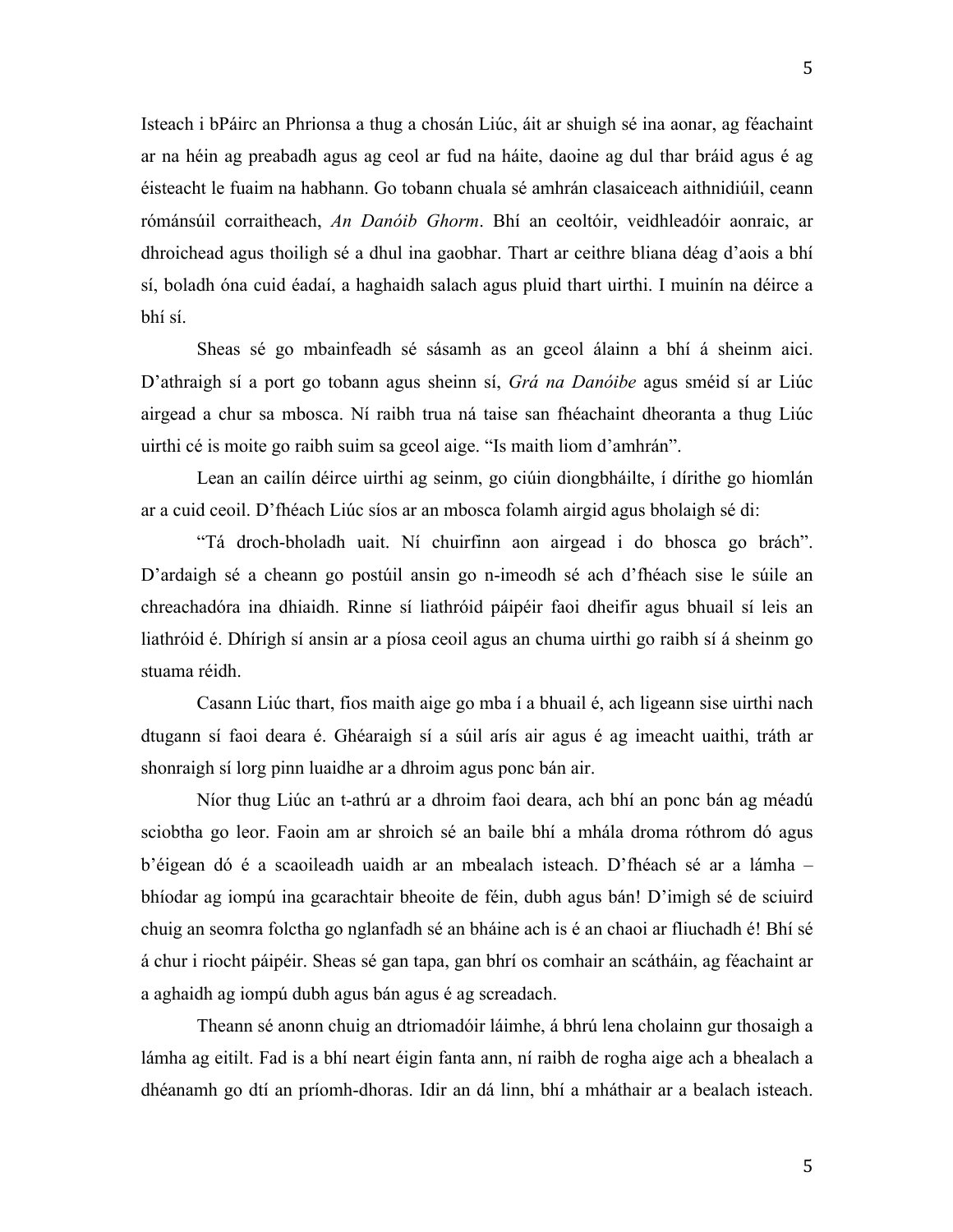Chúlaigh Liúc de léim as a hamharc gar don mhála droma. Shiúil sí go dtí an chistin agus fad is a bhí sise ag fágáil a sparáin agus a mála grósaeirí ansin, léim Liúc ó chúl an dorais agus isteach leis as amharc sa mála droma.

Tháinig oiread na fríde de thorann as an mála droma, an oiread agus a tharraingeodh a haird.

"A Liúc? An bhfuil tú sa mbaile?" D'fhéach sí ina timpeall.

D'fhoilsigh éadan bán gealgháireach é féin ar nóta greamaitheach ina haice agus scríobh sé é seo go sciobtha, "Táim ag staidéar, tigh Emma".

Chas sí thart agus phioc sí suas é. Mheabhraigh sí di féin nach raibh sé ceaptha a dhul i ngar d'aon duine…ach nach bhféadfadh sí é a stopadh…go gcaithfidh sé a chuid obair bhaile a dhéanamh.

Tharraing Liúc anáil nó dhó agus é ina sheasamh faoin nóta a bhí díreach scríofa aige, lig sé uaidh an peann luaidhe. D'fhéach sé air féin.

I ndomhan páipéar a bhí sé anois, domhan inar toisíodh chuile rud as páipéar, as dúch agus as peann luaidhe. Shiúil sé cúpla coiscéim ar an bpáipéar, go dtástálfadh sé é.

Shiúil sé thart, díreach mar a dhéanadh sé taobh amuigh. Tháinig sé chuig trí thriantán, léim sé orthu agus dhreap sé an ceann ab airde. Tháinig meangadh beag ar a aghaidh agus go tobann léim sé síos arís.

"Ó hó! Thar cionn!" Scríobh sé T mór lena mhéara, rug ar ghéaga na litreach agus dhamhsaigh sé léi.

Cé nach raibh aird aige ar an *Válsa Rúiseach* a bhí á sheinm achar fada uaidh, mar sin féin bhí a chuid damhsa ag teacht le rithim an cheoil. Ansin lig sé a ghéaga féin anuas ar na litreacha agus é ag scairtíl gháire.

Is gearr gur thug sé doras faoi deara, "Oscail Mé"… gan amharc ar aon eochair ach amháin ar an litir P. Rug sé uirthi agus bhain sé an glas den doras léi. Shiúil sé isteach, é á tharraingt anuas dá bhuíochas gur thit sé isteach i spás.

Thit sé ar bhosca, bosca triantán. D'éirigh sé ar éigin, sháigh a cheann amach go faiteach. Tháinig fear grinn amach as ceann de na boscaí lena chuid nótaí, an fear céanna a tharraing sé ar a scrúdú matamaitice, a ghéaga ag gabháil anonn is anall agus é ag réiteach fadhbanna. D'fhéach sé go gasta ar Liúc, é dall go hiomlán ar a thitim timpisteach. "An bhféadfá a insint dom cén comhshíneas atá ag 26"?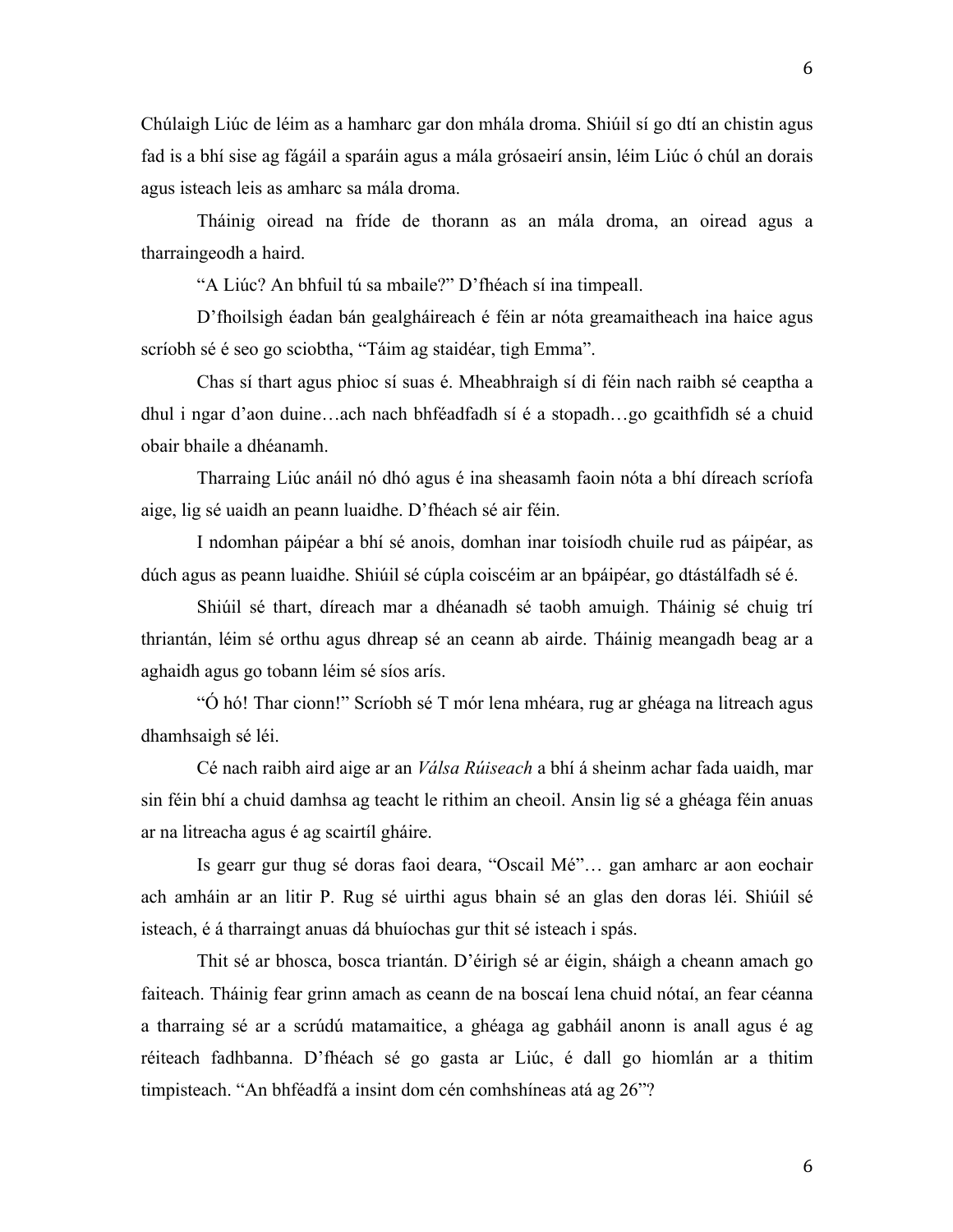Chuir an cheist alltacht ar Liúc.

"Ceart go leor, tuigim anois. Ní matamaiticeoir thú". Tháinig Cleasaí amach as an mbosca, shiúil sé thart air, a aird ar chomhaireamh. Go tobann thug sé a aghaidh ar Liúc arís. "Fan! Níl cuma thriantánach ortsa".

Bhí Liúc fós suaite.

"Dála an scéil, is mise Cleasaí. Is réiteoir fadhbanna mé. Cárb as thú, a ghasúir an chinn ubhchruthaigh?"

"As Leeuwarden," a d'fhreagair Liúc i gcogar.

"As Ljouwert? An chathair sin againne? Ba bhreá liom a bheith in ann í a shiúl agus a fheiceáil ina dathanna.

Bhí iontas ar Chleasaí faoin gcuairteoir ón diminsean eile.

"Tuige? An ea nach bhfeictear Ljouwert ina dathanna?"

"Ceist mhaith. Feiceann daoine agus ainmhithe as diminsean na ndathanna mar sin í, sin uile".

Sheas Liúc suas ón mbosca. "Cá bhfuil mé?"

"I do chuid fadhbanna matamaitice".

"Céard atá i gceist agat?"

"Nach ndúirt mé leat go rabhais i do chuid fadhbanna mata," a d'fhreagair Cleasaí arís go foighdeach.

"Cá bhfuil sé sin?"

"Tar liomsa agus ní fada uait fios". Thosaigh Cleasaí ag siúl i dtreo an dorais, é ag comhaireamh lena dhá láimh agus ag scríobh nótaí. Rith Liúc ina dhiaidh agus d'oscail sé an doras. Scal solas geal láidir amach orthu, isteach le Liúc i dtosach.

D'fhéach sé thart air agus baineadh geit as ar an spota. Cathair bheoite déanta as triantáin a bhí inti! Bhí na daoine triantánach, na carranna triantánach agus na foirgnimh ar fad ina dtriantáin. "A Chleasaí, tuige a bhfuil Ljouwert uilig ina triantáin, agus gan aon dath inti ach oiread?" a d'fhiafraigh Liúc de.

"Nach bhfeiceann tú sin anois? Nach ndúirt mé leat nach ionann é agus diminsean na ndathanna".

Thug Liúc faoi deara go raibh foirmle scríofa matamaitice ar gach triantán.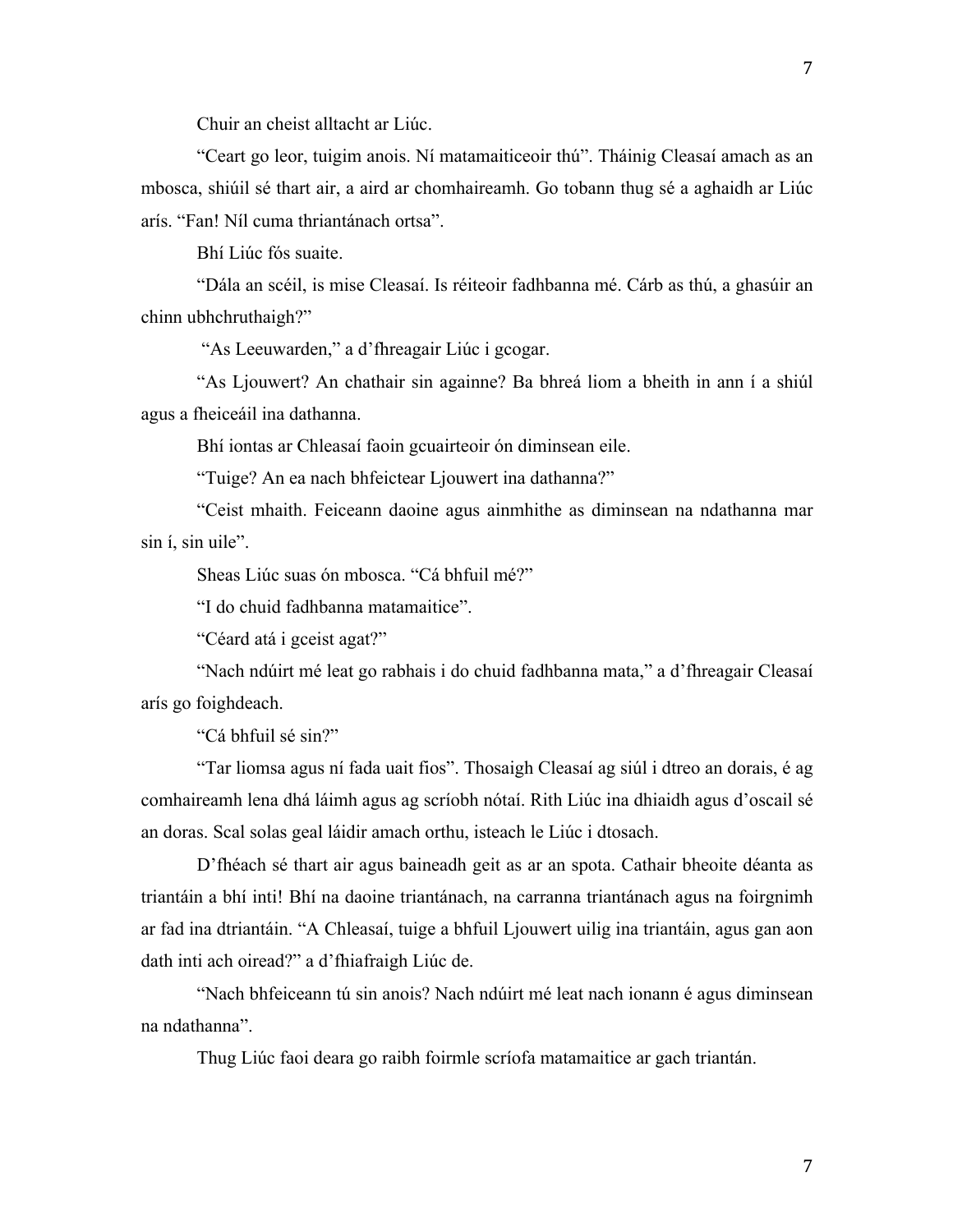Bhí eolas taobh thiar de na carranna faoin méid breosla a ídíonn siad, a thréine agus a ghluaiseann na scamaill, an méid teasa a ghineann an ghrian, meáchan na ndaoine, gastacht a gcuid siúil - na mílte foirmlí mórthimpeall. Bhí foirmlí ar chaon taobh de Liúc féin.

"A mhac go deo, tá an ceart agat, a Chleasaí!". Lean Liúc Cleasaí ar na sráideanna. "Dála an scéil, tuige a dtugann siad Cleasaí ort?"

"Ceist mhaith. Níl áireamh sa domhan mór nach ndéanaim".

"Cén fáth nár tháinig tú i gcabhair ormsa nuair a tharraing mé ar mo scrúdú mata thú?"

"Tharraing tú mé? Hmm…ach bhí mé anseo i gcónaí?"

"Bhí triantáin ag iarraidh orm a sleasa a réiteach, toirteanna…"

"Bhuel, tá teoiricí na dtriantán simplí. Tá gach ní faoin spéir déanta as triantáin, an dtuigeann tú?

"Tuigim, de bheagán".

Sheas Cleasaí le balla. Rug sé ar pheann luaidhe agus thosaigh sé á mhíniú. "Seo dronuilleog agus roinneann tú ina …

"Ina dhá thriantán é".

"Agus féadaim an dá thriantán seo a roinnt ina…"

"Ina lán triantán".

"Is féidir triantán ar bith a roinnt ina dhá thriantán chun uillinn 90 céim a dhéanamh agus aimseoidh tú na sleasa ansin le teoirim Phíotágaráis".

"Sin é a bhí Emma ag rá liom! Caithfead imeacht agus na fadhbanna a réiteach anois ach nílim in ann. Beidh an múinteoir ag tabhairt na dtorthaí dúinn amárach, cén chaoi a dtiocfaidh mé amach as an leabhar mata, a Chleasaí?"

"Ní fhéadfaidh tú a theacht amach as seo". D'imigh sé sna tríthí ag gáire, mar a bheadh cleas éigin ar bun aige, lean air ansin ag siúl na sráide, ag scrúdú na bhfoirmlí agus á gceartú i gcás earráide. Lean Liúc le teann fiosrachta agus riachtanais é, gan fhios aige céard eile a dhéanfadh sé.

Shiúil Cleasaí i bPáirc an Phrionsa, gach ní faoin spéir á iniúchadh aige, fuaim na habhann, na n-éan agus na gcrann ina measc.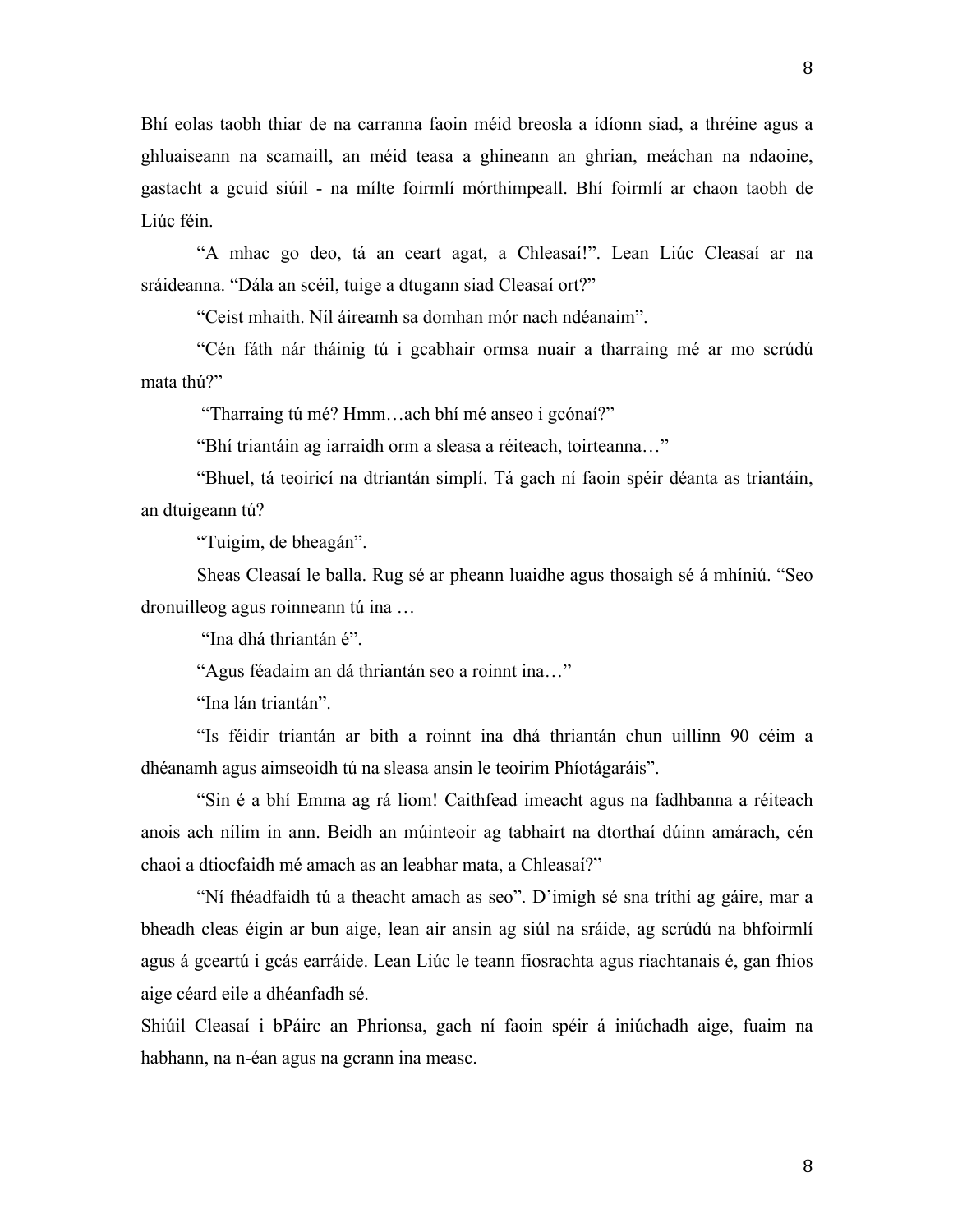Ní fada gur chualadar ceol veidhlín arís i bhfad uathu. De réir mar a theann Cleasaí níos gaire don droichead d'aithin Liúc an fonn. Ba é an t-amhrán ab ansa leis é, ceann clasaiceach, *An Danóib Ghorm*.

"Tuige nach bhféadaim a theacht as an leabhar?" a dúirt Liúc leis féin.

Chuala Cleasaí é agus d'athraigh sé an t-ábhar. "Ceol! Nach mór an spóirt é? Ceol agus mata, téann an dá cheann le chéile ar nós deartháir agus deirfiúr! Cuireann an ceol le clisteacht an duine agus léiríonn an mata gurb é an ceol bun agus barr an tsaoil".

Thug Cleasaí Liúc leis go dtí an droichead, an áit a raibh an cailín ag seinm. D'aithin Liúc í. "Beannaigh d'ár n-inspioráid, Constance". Shín Cleasaí a mhéar ina treo.

Bhraith Liúc gur cuireadh cluain air. Mealladh anseo é as ucht gur náirigh sé í.

"Heileo", a dúirt sé agus a cheann faoi aige.

Seinneann an cailín déirce a cuid ceoil go feargach.

Bhí stangadh bainte as Liúc, "Cá bhfios duit go bhfuil aithne agam uirthi?"

"Níl Leeuwarden dathach ach amháin don diminsean lena mbaineann tusa. Nach bhfuil an ceart agam?"

Stad an cailín déirce den cheol go tobann. Ní raibh smid as Liúc.

Ba mhíshocair é tost na beirte.

Tháinig Cleasaí i gcabhair orthu, "Seinn píosa deas ceoil, a Chonaí".

Sheinn an cailín déirce polca cáiliúil go spraoiúil, *Polca Annen,* a chum Strauss.

Bhí Liúc crosta leis féin. Níorbh amhlaidh do Chleasaí, is é an chaoi ar léim seisean go gealgháireach leis an gceol mar a dhéanfadh páiste.

"Tá an-bhrón go deo orm, a Chonaí…níor thuigeas go raibh…"

Stad sí den cheol go tobann.

"Tá an-bhrón orm" a dúirt Liúc an athuair.

Sheinn Conaí ceol bréige cráite, ceol a bhain croitheadh as an droichead, as na foirgnimh, ceol a mhéadaigh sruthanna na n-uiscí agus a tharraing crith talún.

"Cuidigh liom a dhul abhaile, le do thoil". Bhí Liúc lom dáiríre an iarraidh seo.

Choinnigh Conaí uirthi ag seinm, gan fonn uirthi éisteacht le Liúc. Thuig sé nár tugadh aird ar a achainí agus chuaigh sé i dtreo Chleasaí, a bhí chomh fada uaidh anois agus go mb'éigean dó rith ina dhiaidh ar feadh nóiméad nó dhó.

"Cá bhfuil do thriall?", a Chleasaí.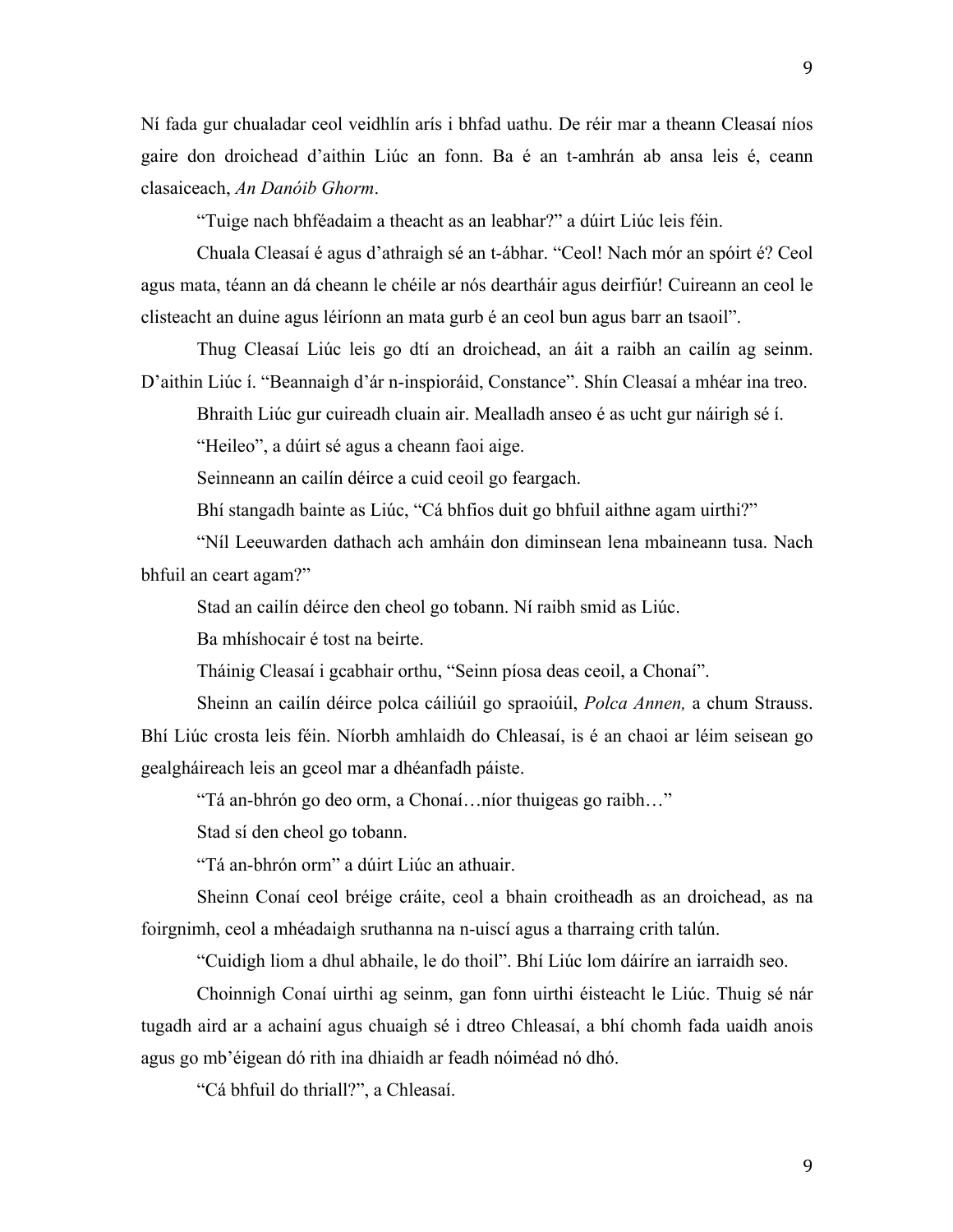"A dheamhais, is tú atá ann, arís." Chas Cleasaí i dtreo Liúc cé nár lag a dhíocas ná a aird ar na fadhbanna matamaitice.

"Fan liom! Ní theastaíonn uait go mbeinn anseo?" Cé go raibh Liúc ina theannta bhraith sé go raibh sé ina chadhan aonraic.

"Táim cruógach", a dúirt Cleasaí.

"Tuige a bhfuil tú ag fánaíocht mar sin?

"Dheamhan fánaíocht, áirimh na cathrach atáim a thástáil".

"Áirimh? Tuige?"

"Tuairiscím chuig Máthair an Nádúir go bhfuil ceithre fhórsa an Nádúir fós meáite go cothrom".

"Faraor nach dtuigim gach a ndeir tú".

Bhí Cleasaí i bhfad níos eolaí ná Liúc.

"Tuigfidh tú é, lá éigin", a d'fhreagair Cleasaí agus é fós ag áireamh.

"Dá bhféadfainn ar a laghad na ceisteanna nár fhreagair mé ar scoil a réiteach".

Níor labhair sé. D'fhan Liúc go foighdeach ar an tsráid, é ag faire ar Chleasaí ag imeacht níos faide uaidh. Go tobann chas Cleasaí thart, "Smaoinigh le do chloigeann".

Sheas sé tamall ansin agus é ag tochas a mhullaigh. Bhuail smaoineamh é ó bheith ag féachaint ar na triantáin.

Bhí sé 7.30 PM. Bhí Emma ag a deasc ina seomra, í ar a compord ina pitseámaí agus i mbun a hobair bhaile. D'fhéach sí i dtreo na fuinneoige. Ní raibh ar a cúl ach dorchadas cé gur lig na cuirtíní roinnt aer úr isteach. "A Emma! Mise atá ann, Liúc. Féach, nílim ag súil go n-aithneoidh tú mé ná go mbeidh a fhios agat cá bhfuilim, ach tá fhios agam go bhfuil tú in ann mé a chloisteáil".

D'fhéach Emma thart arís le barr iontais. Sheas sí siar óna cathaoir agus dhún sí an fhuinneog. "Táim istigh i do leabhar mata, 'Emma".

D'fhéach Emma ar an leathanach mata a bhí oscailte. Rinne Liúc meangadh gáire léi, aghaidh ghealgháireach bheoite air, í dubh agus bán. "Céard seo!" Léim sí den chathaoir.

"Tá a fhios agam nach gcreideann tú a bhfeiceann tú, ach is mise atá ann…Liúc". Ba bheag nár scread sí. "Dófaidh mé mo leabhar mata," a dúirt sí.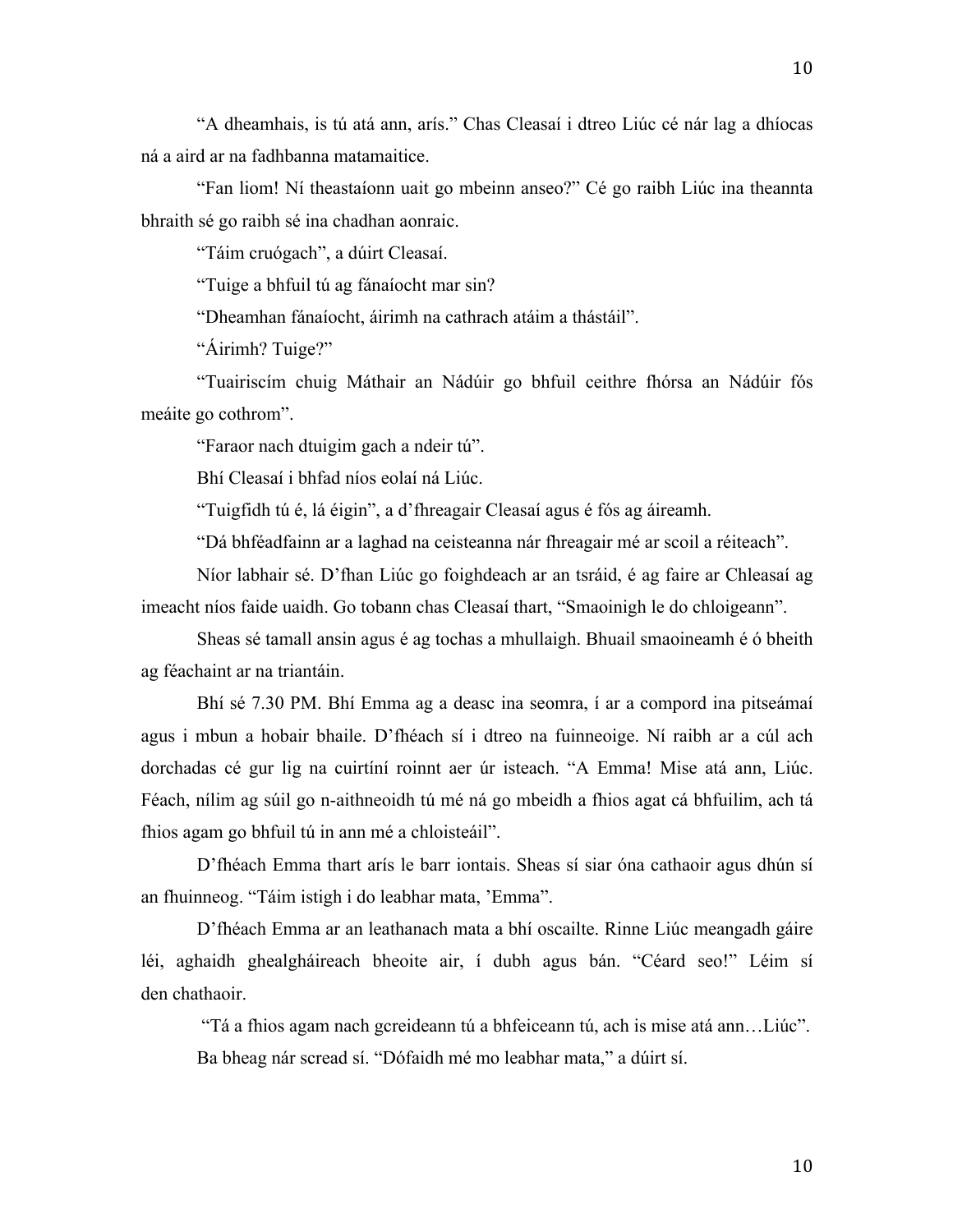"Ná dóigh, a dheirfiúr, mise atá ann i ndáiríre. Má dhónn tú do leabhar mata, ní bheidh fáil ormsa agus ní bheidh tú in ann d'obair bhaile a dhéanamh. Glac staidéar nóiméad agus éist liom".

"Ní thuigim cén chaoi a bhféadfadh sé gur tusa atá ann".

"Is mé atá ann go cinnte! Caithfeadsa imeacht as seo anois, níl aon duine in ann a theacht i gcabhair orm ach thusa".

Ghlaoigh an guthán. Phioc Emma suas é. "Heileo?"

"Haigh, seo í máthair Liúc. Theastaigh uaim a fháil amach an raibh Liúc fós ansin. Níor ghlaoigh sé orm inniu agus d'fhág sé nóta go mbeadh sé ag staidéar leatsa".

"Cé atá ann," a d'fhiafraigh Liúc i gcogar.

"Do mháthair," a d'fhreagair Emma os íseal. "Tá sé anseo. Rinne sé go leor staidéir agus ba bheag nár thit a chodladh air".

"D'fhéadfainn a theacht agus é a thabhairt abhaile".

"Níl na tascanna matamaitice uilig críochnaithe againn agus tá sé ina shuí cheana féin". Bhí Emma ag féachaint ar Liúc agus í ag caint.

"Ní bheidh siad críochnaithe go maidin againn. Tabharfaidh mo mhama cúnamh dó le dhul ar scoil ar maidin".

"An bhféadfainn labhairt leis ar an bhfón?"

"D'fhéadfá" a dúirt Liúc i gcogar.

Chuir Emma an fón síos ar an leabhar.

"Heileo! Táim go maith, a mhama. Níor theastaigh uaim ach néal a ligean," é ag tabhairt le fios di go ndearna sé dreas codlata. "Níor mhór dom tabhairt faoin obair arís…go raibh maith agat, a Mhama. Tá an-chion agam ort".

Cuireadh síos an fón. Bhí Emma fós trína chéile. "Is tú atá ann gan bhréag!"

"Féach, a Emma, an ndéanfá gar mór dom? Tabhair chuig deasc an mhúinteora amárach mé agus clúdaigh na scúduithe mata le do leabhar. Ansin comhair go dtí a cúig. An ndéanfaidh tú é sin dom, le do thoil?

Sméid Emma go ndéanfadh.

Bhí sé 10.30 AM cheana féin, am lóin ar scoil. Shiúil Emma isteach i seomra ranga na matamaitice agus chuir sí a leabhar mata os cionn na scrúduithe ar dheasc an mhúinteora.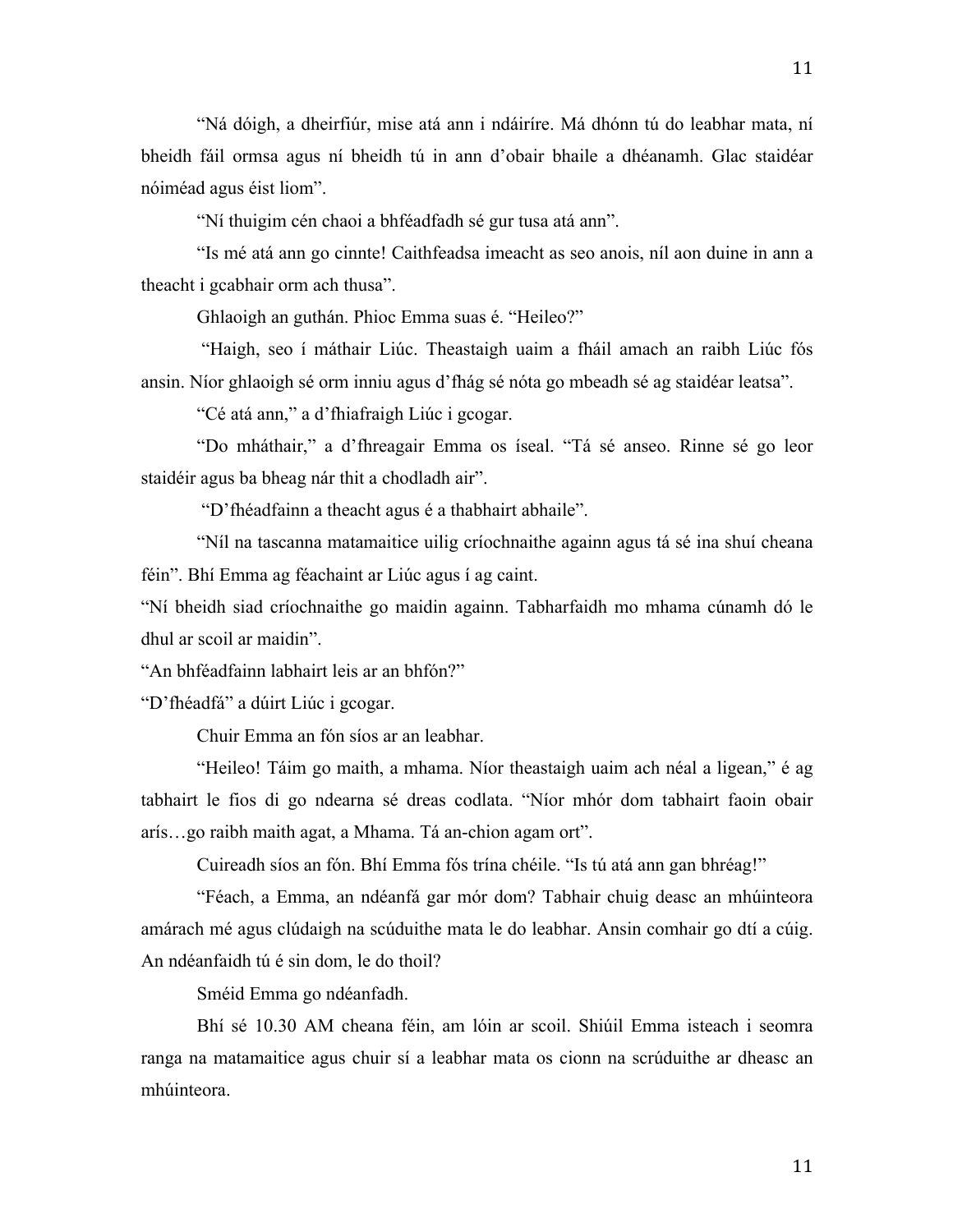Chomhair sí go dtí a cúig mar a hiarradh uirthi, ansin thug sí léi an leabhar mata agus shuigh sí ar a suíochán féin. Tháinig an múinteoir isteach agus thug sí faoi deara go raibh Emma ina haonar.

"A Emma, an ea nach bhfuil tú ag ithe do lóin le do chairde?"

"Níl ocras orm. Fanfad i gcomhair an ranga".

Rug an múinteoir ar na scrúduithe agus thosaigh sí á ngrádú.

Idir an dá linn bhí léim tugtha ag Liúc, roinnt bheag d'uimhreacha Emma ceartaithe aige agus é ag réiteach fadhbanna mata a scrúdú féin. Thug sé faoi deara gur thosaigh na billeoga ag imeacht réasúnta sciobtha uaidh. Ba dheacair dó iad a chríochnú agus gan fanta aige ach beagán leathanach. Scrios sé íomhá Chleasaí agus scríobh sé an uimhir dheireanach den cheist dheireanach fad is a bhí an múinteoir ag tógáil a scrúdú den deasc. Ní raibh sé d'am aige corraí agus d'fhan a aghaidh ghealgháireach le hais an fhreagra.

Cheartaigh an múinteoir a scrúdú agus thug sí an méid pointí ab fhéidir dó, scríobh sí A mór agus rinne sí meangadh beag leis an aghaidh dheas ghealgháireach os a comhair. Chuir sí dath dearg air agus leag sí uaithi an scrúdú. Tháinig cuma bhrónach ar aoibh Liúc.

Am ranga. Thug Emma scrúdú Liúc léi. D'fhéach sí le hiontas ar a ceann féin ar dtús. Bhí na pointí ar fad aici. D'fhéach sí ansin ar scrúdú Liúc agus d'aithin sí a aghaidh dhaite ghealgháireach. Thriáil sí an dath dearg a ghlanadh de ach dúch pinn a bhí ann. D'ardaigh sí a guaillí, í ar hob éirí as. Bhí frustrachas ar aghaidh Liúc. Scríobh sé chuici arís, "Tabhair chuig an droichead mé agus faigh an cailín déirce. Cuidigh liom a theacht amach as seo". Chaoch Emma an tsúil air agus í dírithe ar ghlór an mhúinteora.

Ar an droichead a d'aimsigh Emma an cailín déirce i ndiaidh na scoile. Bhí *An Danóib Ghorm* cloiste i bhfad uaithi aici sula bhfaca sí Conaí á sheinm ar an veidhlín.

Nuair a bhí Emma ag teacht ina láthair, d'athraigh an cailín déirce an ceol agus thosaigh ar an bhfonn, *Grá na Danóibe* agus rinne sí comhartha léi faoin airgead. Sheas Emma tamaillín go n-éisteodh sí léi agus chaith sí bonn airgid ina bosca.

Níor thug an cailín déirce aon aird uirthi, bhí a haird go hiomlán ar shéis iontach an cheoil. Níor chorraigh Emma. Chaith sí an dara píosa airgid isteach. Chuir Conaí a comhartha buíochais in iúl di agus sheinn sí an *Válsa Rúiseach*. Sheas Emma agus cluas le héisteacht uirthi. Chaith sí an tríú bonn airgid isteach.